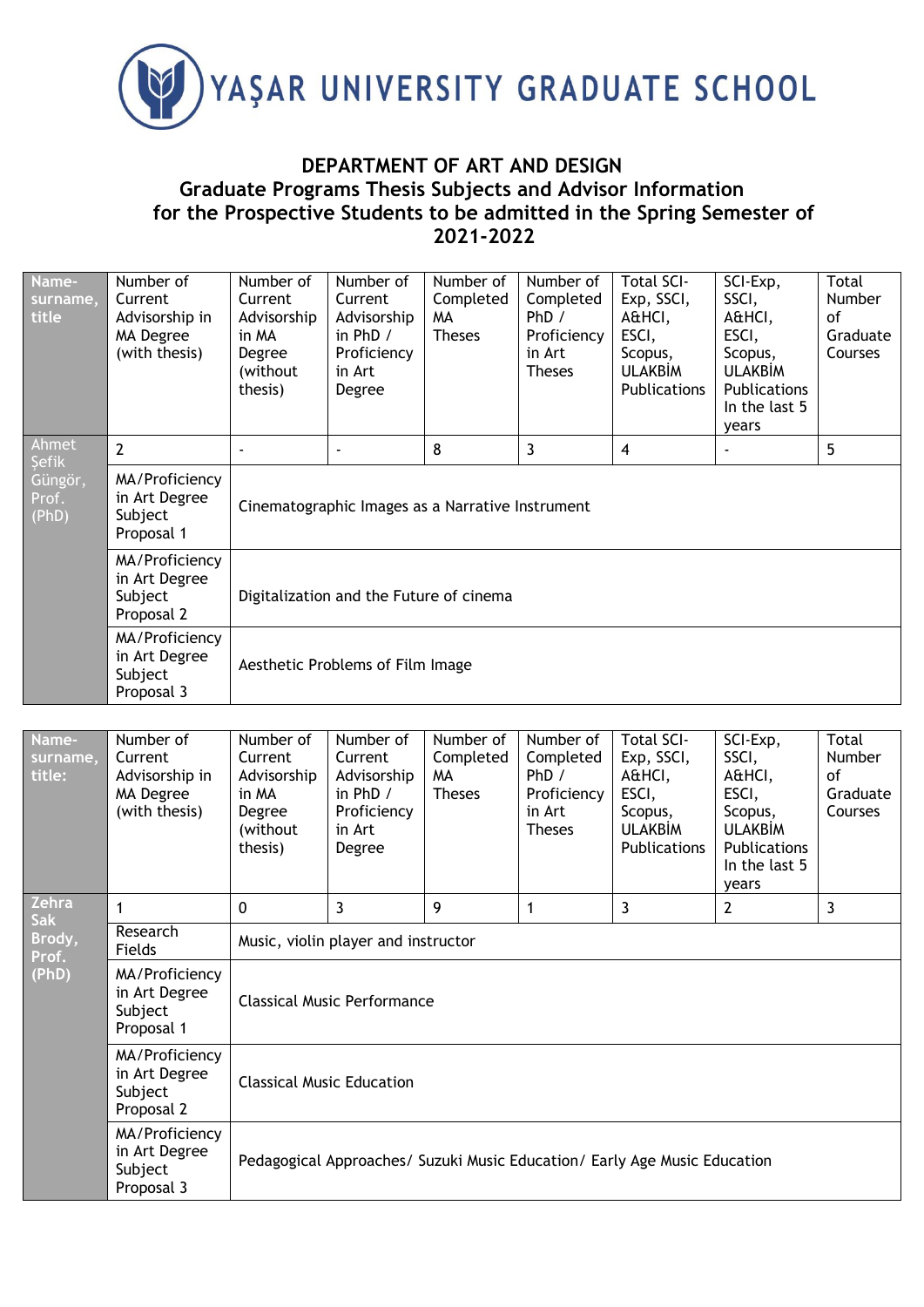| Name-<br>surname,<br>title | Number of<br>Current<br>Advisorship in<br><b>MSc Degree</b><br>(with thesis)                                                                                 | Number of<br>Current<br>Advisorship<br>in MSc<br>Degree<br>(without<br>thesis) | Number of<br>Current<br>Advisorship<br>in PhD /<br>Proficiency<br>in Art<br>Degree                                                                  | Number of<br>Completed<br><b>MSc</b><br><b>Theses</b> | Number of<br>Completed<br>PhD /<br>Proficiency<br>in Art<br><b>Theses</b> | <b>Total SCI-</b><br>Exp, SSCI,<br>A&HCI,<br>ESCI,<br>Scopus,<br><b>ULAKBİM</b><br>Publications | SCI-Exp,<br>SSCI,<br>A&HCI,<br>ESCI,<br>Scopus,<br><b>ULAKBİM</b><br>Publications<br>In the last 5<br>years | Total<br>Number<br>of<br>Graduate<br>Courses |  |  |
|----------------------------|--------------------------------------------------------------------------------------------------------------------------------------------------------------|--------------------------------------------------------------------------------|-----------------------------------------------------------------------------------------------------------------------------------------------------|-------------------------------------------------------|---------------------------------------------------------------------------|-------------------------------------------------------------------------------------------------|-------------------------------------------------------------------------------------------------------------|----------------------------------------------|--|--|
| Paolo<br>Susanni,          | $\mathbf{1}$                                                                                                                                                 | $\blacksquare$                                                                 | ä,                                                                                                                                                  | $\overline{\mathbf{4}}$                               | $\mathbf{1}$                                                              | $\blacksquare$                                                                                  |                                                                                                             | 5                                            |  |  |
| Assoc.Prof.<br>(PhD)       | Research<br>Fields                                                                                                                                           | Piano performance and 20 <sup>th</sup> century music theory                    |                                                                                                                                                     |                                                       |                                                                           |                                                                                                 |                                                                                                             |                                              |  |  |
|                            | MA/Proficiency<br>in Art Degree<br>Subject<br>Proposal 1                                                                                                     |                                                                                | Tchaikovsky Seasons - Analytical Study of method contextual relevance in piano literature.                                                          |                                                       |                                                                           |                                                                                                 |                                                                                                             |                                              |  |  |
|                            | MA/Proficiency<br>in Art Degree<br>Jazz - Analytical Comparison Study of Jazz Voice Techniques<br>Subject<br>Proposal 2                                      |                                                                                |                                                                                                                                                     |                                                       |                                                                           |                                                                                                 |                                                                                                             |                                              |  |  |
|                            | Background<br>Preferences<br>related with<br>Piano Pedagogy, Piano Music Literature, Historical Jazz Recording, Voice Pedagogy<br>the Candidates<br>-if any- |                                                                                |                                                                                                                                                     |                                                       |                                                                           |                                                                                                 |                                                                                                             |                                              |  |  |
|                            | Ongoing<br>Projects<br>Supervised or<br>Ongoing<br>projects<br>involved in as<br>a researcher<br>And scholar<br>opportunities                                |                                                                                | NewlnMap - Three-year European Union Project (2019-2022)<br>Book - The Mikrokosmos of Bela Bartok<br>Article - Book 1 of Bela Bartok's Mikrokosmos. |                                                       |                                                                           |                                                                                                 |                                                                                                             |                                              |  |  |
| Name-<br>surname,<br>title | Number of<br>Current<br>Advisorship in<br>MSc Degree<br>(with thesis)                                                                                        | Number of<br>Current<br>Advisorship<br>in MSc<br>Degree<br>(without<br>thesis) | Number of<br>Current<br>Advisorship<br>in PhD /<br>Proficiency<br>in Art<br>Degree                                                                  | Number of<br>Completed<br><b>MSc</b><br><b>Theses</b> | Number of<br>Completed<br>PhD /<br>Proficiency<br>in Art<br><b>Theses</b> | <b>Total SCI-</b><br>Exp, SSCI,<br>A&HCI,<br>ESCI,<br>Scopus,<br><b>ULAKBİM</b><br>Publications | SCI-Exp,<br>SSCI,<br>A&HCI,<br>ESCI,<br>Scopus,<br><b>ULAKBİM</b><br>Publications<br>In the last 5<br>years | Total<br>Number<br>of<br>Graduate<br>Courses |  |  |
| Sevcan<br>Sönmez,          | 8                                                                                                                                                            |                                                                                | 4 (+1 co-<br>advisor)                                                                                                                               | 5                                                     |                                                                           | 4                                                                                               | $\overline{2}$                                                                                              | $\overline{4}$                               |  |  |
| Assoc.<br>Prof.            | Research<br>Fields                                                                                                                                           |                                                                                |                                                                                                                                                     |                                                       |                                                                           | Recent Turkish cinema, cinema sociology, film theories, film production, videoart               |                                                                                                             |                                              |  |  |
| (PhD)                      | MA/Proficiency<br>in Art Degree<br>Subject<br>Proposal 1                                                                                                     |                                                                                | Cinema, Culture and Society                                                                                                                         |                                                       |                                                                           |                                                                                                 |                                                                                                             |                                              |  |  |
|                            | MA/Proficiency<br>in Art Degree<br>Subject<br>Proposal 2                                                                                                     |                                                                                | Gender, Urban studies, Film Studies                                                                                                                 |                                                       |                                                                           |                                                                                                 |                                                                                                             |                                              |  |  |
|                            | MA/Proficiency<br>in Art Degree<br>Subject<br>Proposal 3                                                                                                     |                                                                                | Video art, Contemporary art, Experimental Approaches in Film                                                                                        |                                                       |                                                                           |                                                                                                 |                                                                                                             |                                              |  |  |
|                            | Ongoing<br>Projects<br>Supervised or<br>Ongoing                                                                                                              |                                                                                |                                                                                                                                                     |                                                       |                                                                           | BAP 092. Cinema and city, Representation of Izmir in Turkish Cinema                             |                                                                                                             |                                              |  |  |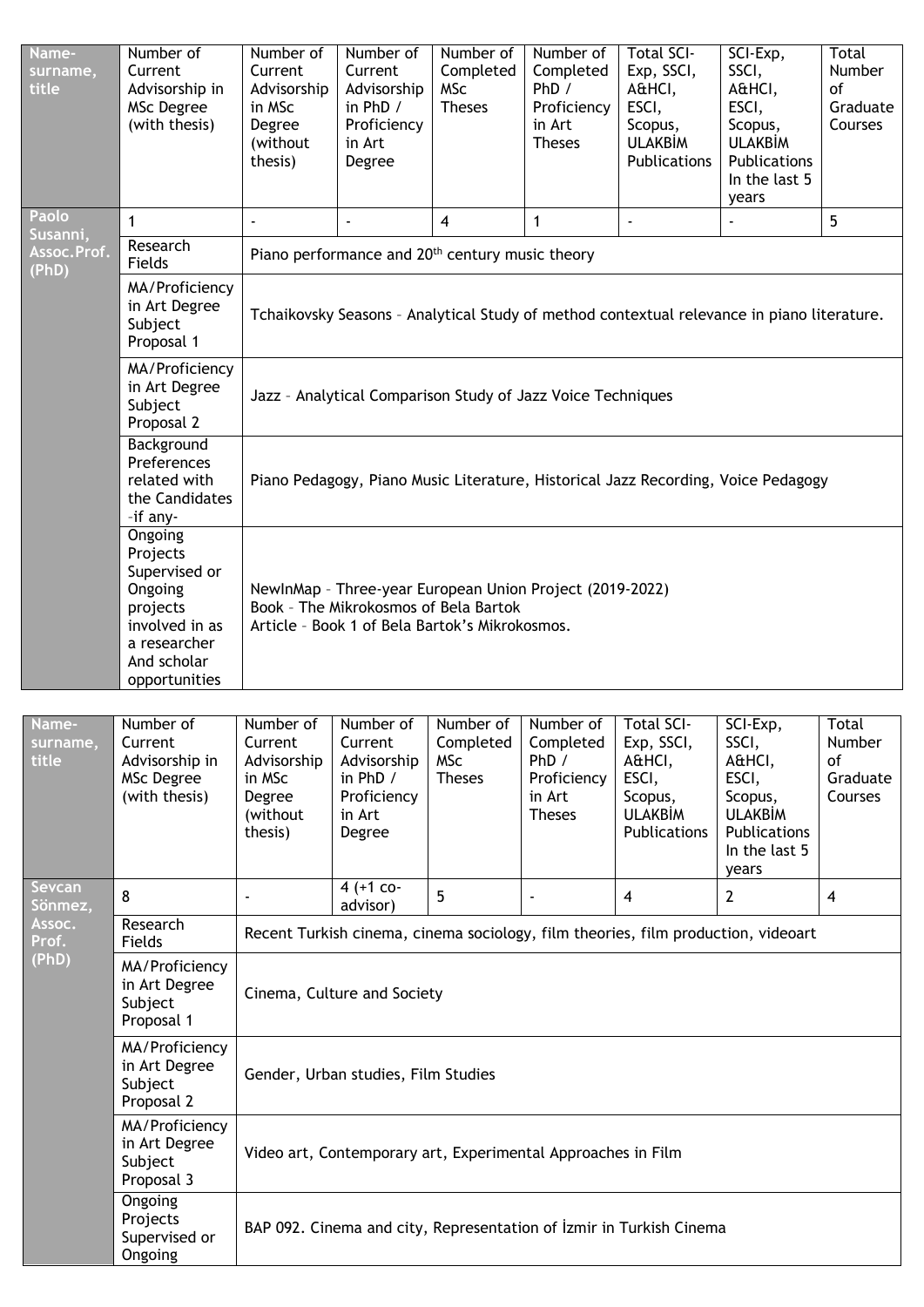| projects<br>involved in as  |
|-----------------------------|
| a researcher<br>And scholar |
| opportunities               |

| Name-<br>surname,<br>title                        | Number of<br>Current<br>Advisorship in<br>MA Degree<br>(with thesis)                                                 | Number of<br>Current<br>Advisorship<br>in MA<br>Degree<br>(without<br>thesis)                                                                                                                                              | Number of<br>Current<br>Advisorship<br>in PhD /<br>Proficiency<br>in Art<br>Degree   | Number of<br>Completed<br>MA<br><b>Theses</b> | Number of<br>Completed<br>PhD/<br>Proficiency<br>in Art<br><b>Theses</b> | <b>Total SCI-</b><br>Exp, SSCI,<br>A&HCI,<br>ESCI,<br>Scopus,<br><b>ULAKBİM</b><br>Publications                                                                                                                                                                              | SCI-Exp,<br>SSCI,<br>A&HCI,<br>ESCI,<br>Scopus,<br><b>ULAKBİM</b><br><b>Publications</b><br>In the last 5<br>years | Total<br><b>Number</b><br>of<br>Graduate<br>Courses |  |
|---------------------------------------------------|----------------------------------------------------------------------------------------------------------------------|----------------------------------------------------------------------------------------------------------------------------------------------------------------------------------------------------------------------------|--------------------------------------------------------------------------------------|-----------------------------------------------|--------------------------------------------------------------------------|------------------------------------------------------------------------------------------------------------------------------------------------------------------------------------------------------------------------------------------------------------------------------|--------------------------------------------------------------------------------------------------------------------|-----------------------------------------------------|--|
| <b>Aslı Giray</b><br>Akyunak,<br>Assist.<br>Prof. | $\overline{3}$                                                                                                       |                                                                                                                                                                                                                            |                                                                                      | 1                                             |                                                                          | 1                                                                                                                                                                                                                                                                            | 1                                                                                                                  | 9                                                   |  |
|                                                   | Research<br>Fields                                                                                                   | Music theory and history, 19 <sup>th</sup> century piano literature, film music, musical aptitude, vocal<br>accompaniment<br>Music in Cinema/Relationship between music and visual/aural information in film; the          |                                                                                      |                                               |                                                                          |                                                                                                                                                                                                                                                                              |                                                                                                                    |                                                     |  |
| (PhD)                                             | MA/Proficiency<br>in Art Degree<br>Subject<br>Proposal 1<br>MA/Proficiency<br>in Art Degree<br>Subject<br>Proposal 2 | design of film music;<br>period;<br>movement:                                                                                                                                                                              | The History of music in cinema;<br>Analytical and critical approaches to film music; |                                               |                                                                          | Comparative analysis based on a certain film director, period, or film music composer.<br>Analytical/Theoretical and Historical studies in Western Art Music; especially the Romantic<br>Studies on music literature from the 19th century, of a certain composer or musical |                                                                                                                    |                                                     |  |
|                                                   | MA/Proficiency<br>in Art Degree<br>Subject                                                                           | Piano literature; Performance Practice related to the piano.<br>Interdisciplinary studies in Music and Art; Sociology of Music;<br>Popular Music Studies; Folk music as a language of culture;<br>The Aesthetics of Music; |                                                                                      |                                               |                                                                          |                                                                                                                                                                                                                                                                              |                                                                                                                    |                                                     |  |
|                                                   | Proposal 3                                                                                                           |                                                                                                                                                                                                                            | Hermeneutics and Semiology in Music.                                                 |                                               |                                                                          |                                                                                                                                                                                                                                                                              |                                                                                                                    |                                                     |  |
|                                                   | Background<br>Preferences<br>related with<br>the Candidates<br>-if any-                                              | theoretical.<br>program).<br>etc. is a plus.                                                                                                                                                                               |                                                                                      |                                               |                                                                          | Should have had some degree of musical education and background, practical and/or<br>Candidates are preferred who have a Bachelors or Master degree in Music (for the doctorate<br>Knowledge and experience in Film Studies, Philosophy, Semiotics, Aesthetics, Art History  |                                                                                                                    |                                                     |  |

| Name-<br>surname,<br>title                                                 | Number of<br>Current<br>Advisorship in<br>MA Degree<br>(with thesis)    | Number of<br>Current<br>Advisorship<br>in MA<br>Degree<br>(without)<br>thesis) | Number of<br>Current<br>Advisorship<br>in $PhD /$<br>Proficiency<br>in Art<br>Degree | Number of<br>Completed<br>MA<br><b>Theses</b> | Number of<br>Completed<br>PhD /<br>Proficiency<br>in Art<br><b>Theses</b> | <b>Total SCI-</b><br>Exp, SSCI,<br>A&HCI,<br>ESCI,<br>Scopus,<br><b>ULAKBIM</b><br>Publications                                                                              | SCI-Exp,<br>SSCI,<br>A&HCI,<br>ESCI,<br>Scopus,<br><b>ULAKBİM</b><br><b>Publications</b><br>In the last 5<br>years | Total<br><b>Number</b><br>of<br>Graduate<br>Courses |
|----------------------------------------------------------------------------|-------------------------------------------------------------------------|--------------------------------------------------------------------------------|--------------------------------------------------------------------------------------|-----------------------------------------------|---------------------------------------------------------------------------|------------------------------------------------------------------------------------------------------------------------------------------------------------------------------|--------------------------------------------------------------------------------------------------------------------|-----------------------------------------------------|
| <b>Füsun</b><br><b>Köksal</b><br>İncirlioğlu,<br>Assist.<br>Prof.<br>(PhD) | 3                                                                       |                                                                                | 1 $(+1$ co-<br>advisor)                                                              |                                               |                                                                           |                                                                                                                                                                              |                                                                                                                    | 5                                                   |
|                                                                            | MA/Proficiency<br>in Art Degree<br>Subject<br>Proposal 1                | Contemporary music, theory and analysis                                        |                                                                                      |                                               |                                                                           |                                                                                                                                                                              |                                                                                                                    |                                                     |
|                                                                            | Background<br>Preferences<br>related with<br>the Candidates<br>-if any- | composition.                                                                   |                                                                                      |                                               |                                                                           | The student should be able to write and read in English, because sources related to music<br>are mostly in English. The candidate should have solid background in theory and |                                                                                                                    |                                                     |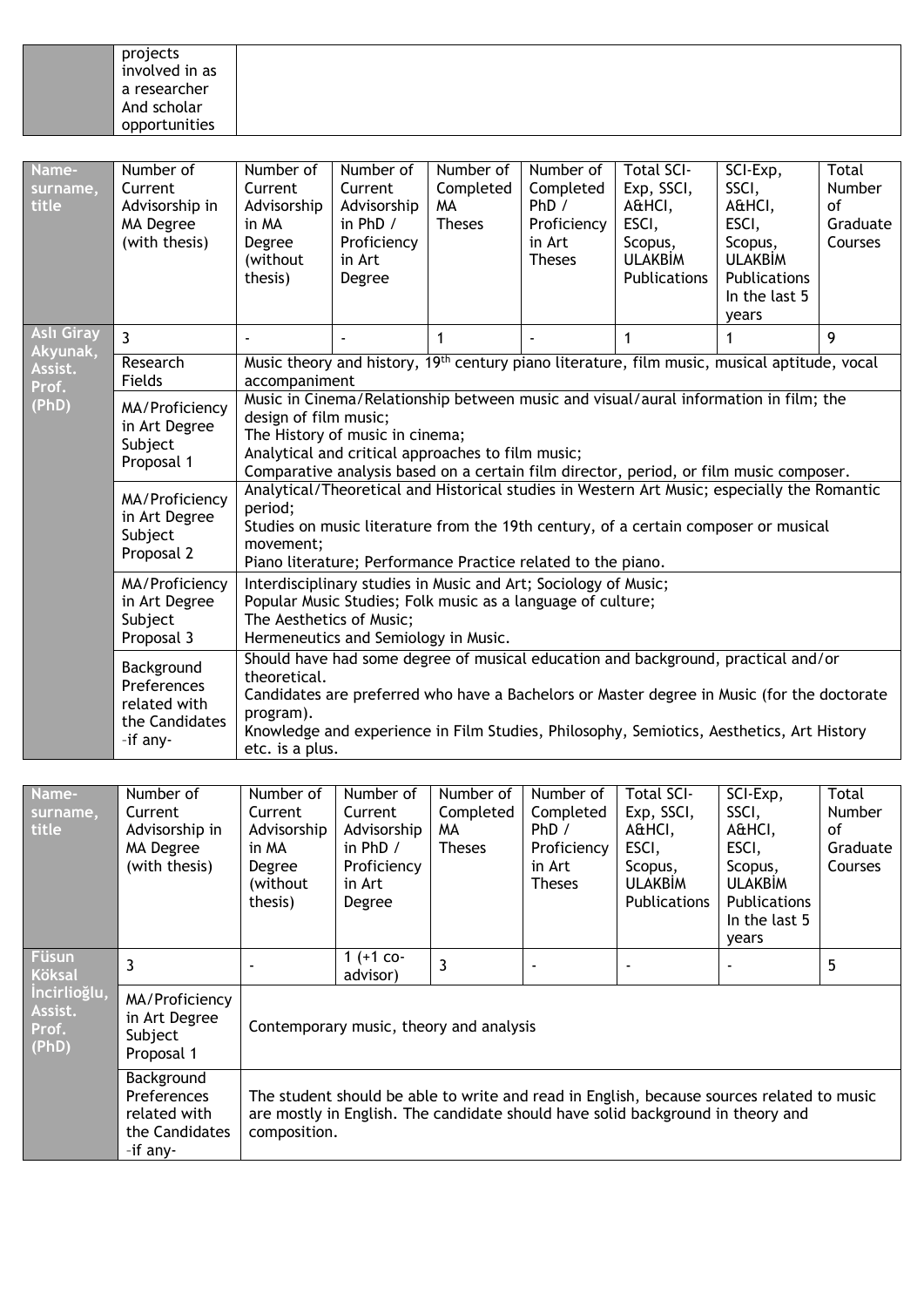| Name-<br>surname,<br>title | Number of<br>Current<br>Advisorship in<br>MA Degree<br>(with thesis) | Number of<br>Current<br>Advisorship<br>in MA<br>Degree<br>(without)<br>thesis)                                                                                                               | Number of<br>Current<br>Advisorship<br>in PhD $/$<br>Proficiency<br>in Art<br>Degree                                                                                                                                     | Number of<br>Completed<br>MA.<br><b>Theses</b> | Number of<br>Completed<br>PhD /<br>Proficiency<br>in Art<br><b>Theses</b> | <b>Total SCI-</b><br>Exp, SSCI,<br>A&HCI,<br>ESCI,<br>Scopus,<br>ULAKBİM<br><b>Publications</b> | SCI-Exp,<br>SSCI,<br>A&HCI,<br>ESCI,<br>Scopus,<br><b>ULAKBIM</b><br><b>Publications</b><br>In the last 5<br>years | Total<br><b>Number</b><br>οf<br>Graduate<br>Courses |  |
|----------------------------|----------------------------------------------------------------------|----------------------------------------------------------------------------------------------------------------------------------------------------------------------------------------------|--------------------------------------------------------------------------------------------------------------------------------------------------------------------------------------------------------------------------|------------------------------------------------|---------------------------------------------------------------------------|-------------------------------------------------------------------------------------------------|--------------------------------------------------------------------------------------------------------------------|-----------------------------------------------------|--|
| Gözde                      |                                                                      |                                                                                                                                                                                              |                                                                                                                                                                                                                          | $\overline{a}$                                 | $\sim$                                                                    | 3                                                                                               | $\overline{2}$                                                                                                     | $\overline{2}$                                      |  |
| Pelister,<br>Assist.       | Research<br>Fields                                                   | Visual and performing art theories, interdisciplinary text research, and theatre studies                                                                                                     |                                                                                                                                                                                                                          |                                                |                                                                           |                                                                                                 |                                                                                                                    |                                                     |  |
| Prof.<br>(PhD)             | MA/Proficiency<br>in Art Degree<br>Subject<br>Proposal 1             |                                                                                                                                                                                              | The journey of the text today in terms of storytelling. The series and movies based on the<br>classical texts. The change in characteristics of the stories released in media platforms.<br>(Netflix, Amazon prime, HBO) |                                                |                                                                           |                                                                                                 |                                                                                                                    |                                                     |  |
|                            | MA/Proficiency<br>in Art Degree<br>Subject<br>Proposal 2             | The semiotic problematic in contemporary art and it's transfer to visual/plastic arts. The<br>evaluation of the mutated semiotic world with in the context of form, material and<br>content. |                                                                                                                                                                                                                          |                                                |                                                                           |                                                                                                 |                                                                                                                    |                                                     |  |
|                            | MA/Proficiency<br>in Art Degree<br>Subject<br>Proposal 3             |                                                                                                                                                                                              | audiences/beholders/receptives.                                                                                                                                                                                          |                                                |                                                                           | The effects of contemporary practices in visual arts on the modern                              |                                                                                                                    |                                                     |  |

| Name-<br>surname,<br>title | Number of<br>Current<br>Advisorship in<br>MSc Degree<br>(with thesis)                                                         | Number of<br>Current<br>Advisorship<br>in MSc<br>Degree<br>(without<br>thesis)                                                                                                             | Number of<br>Current<br>Advisorship<br>in PhD /<br>Proficiency<br>in Art<br>Degree | Number of<br>Completed<br><b>MSc</b><br><b>Theses</b> | Number of<br>Completed<br>PhD /<br>Proficiency<br>in Art<br><b>Theses</b> | <b>Total SCI-</b><br>Exp, SSCI,<br>A&HCI,<br>ESCI,<br>Scopus,<br><b>ULAKBİM</b><br><b>Publications</b> | SCI-Exp,<br>SSCI,<br>A&HCI,<br>ESCI,<br>Scopus,<br><b>ULAKBİM</b><br>Publications<br>In the last 5<br>years | Total<br>Number<br>of<br>Graduate<br>Courses |  |  |
|----------------------------|-------------------------------------------------------------------------------------------------------------------------------|--------------------------------------------------------------------------------------------------------------------------------------------------------------------------------------------|------------------------------------------------------------------------------------|-------------------------------------------------------|---------------------------------------------------------------------------|--------------------------------------------------------------------------------------------------------|-------------------------------------------------------------------------------------------------------------|----------------------------------------------|--|--|
| Mehmet<br>Kahyaoğlu,       | 1                                                                                                                             |                                                                                                                                                                                            | $\overline{2}$                                                                     | 12                                                    | 1                                                                         | 1                                                                                                      |                                                                                                             | 5                                            |  |  |
| Assist.<br>Prof.           | MA/Proficiency<br>in Art Degree<br>Subject<br>Proposal 1                                                                      | Art History                                                                                                                                                                                |                                                                                    |                                                       |                                                                           |                                                                                                        |                                                                                                             |                                              |  |  |
|                            | MA/Proficiency<br>in Art Degree<br>Subject<br>Proposal 2                                                                      | <b>Visual Culture</b>                                                                                                                                                                      |                                                                                    |                                                       |                                                                           |                                                                                                        |                                                                                                             |                                              |  |  |
|                            | MA/Proficiency<br>in Art Degree<br>Subject<br>Proposal 3                                                                      | Iconography                                                                                                                                                                                |                                                                                    |                                                       |                                                                           |                                                                                                        |                                                                                                             |                                              |  |  |
|                            | Ongoing<br>Projects<br>Supervised or<br>Ongoing<br>projects<br>involved in as<br>a researcher<br>And scholar<br>opportunities | Project: Education and Digital Cultural Laboratory (EDUCLAB) Erasmus<br>Progamme: Erasmus+ Programme- Key Action 2- Strategic Partnership for School Education<br>Scholar opportunity: N/A |                                                                                    |                                                       |                                                                           |                                                                                                        |                                                                                                             |                                              |  |  |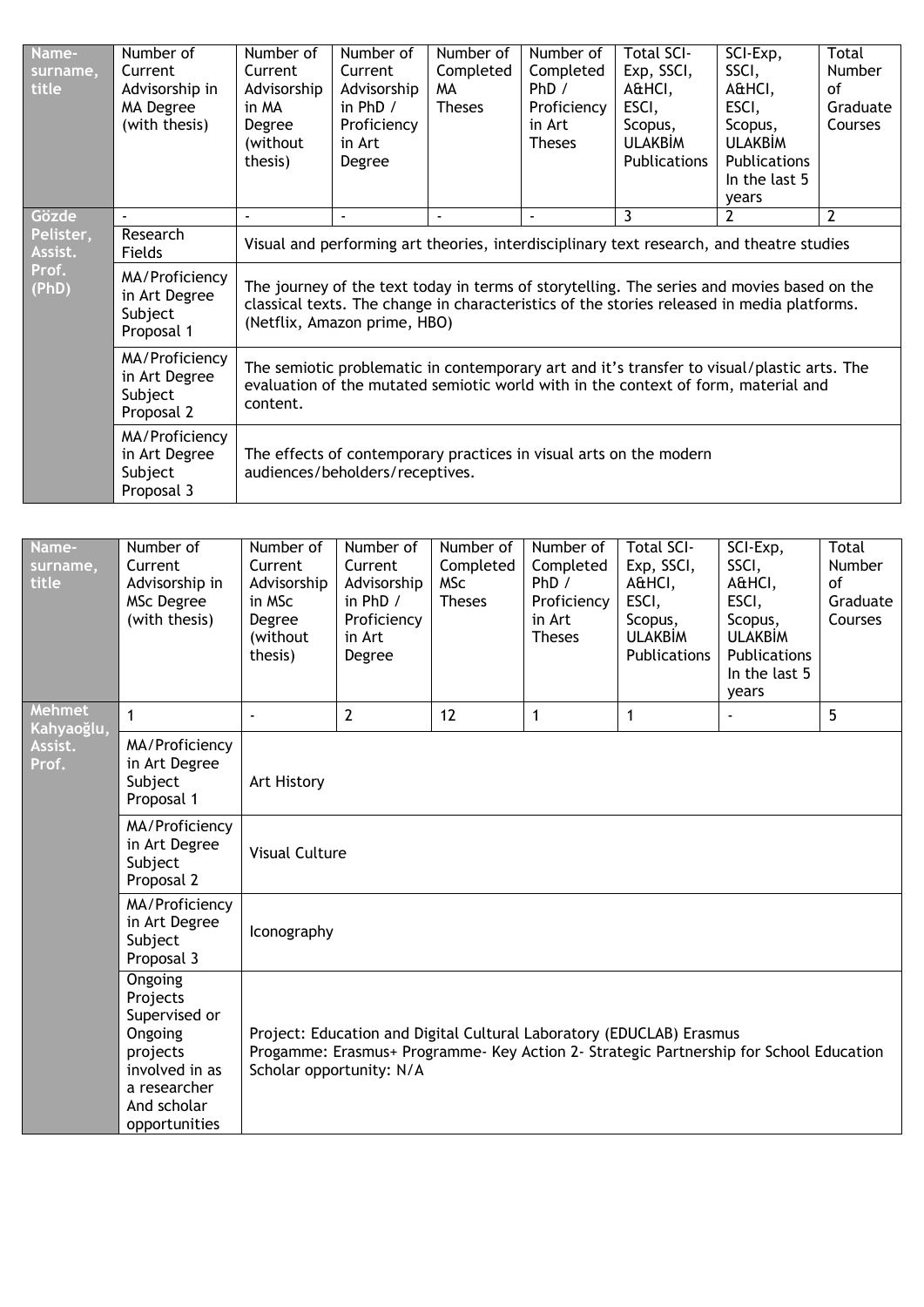| Name-<br>surname,<br>title                   | Number of<br>Current<br>Advisorship<br>in MA Degree<br>(with thesis) | Number<br>0f<br>Current<br>Advisorsh<br>ip in MA<br>Degree<br>(without<br>thesis) | Number of<br>Current<br>Advisorship<br>in PhD /<br>Proficiency<br>in Art<br>Degree | Number of<br>Completed<br><b>MA</b><br><b>Theses</b> | Number of<br>Completed<br>PhD /<br>Proficiency<br>in Art<br><b>Theses</b> | <b>Total SCI-</b><br>Exp, SSCI,<br>A&HCI,<br>ESCI,<br>Scopus,<br><b>ULAKBİM</b><br>Publications | SCI-Exp,<br>SSCI,<br>A&HCI,<br>ESCI,<br>Scopus,<br><b>ULAKBİM</b><br>Publications<br>In the last 5<br>years | Total<br>Number<br>of<br>Graduate<br>Courses |  |  |
|----------------------------------------------|----------------------------------------------------------------------|-----------------------------------------------------------------------------------|------------------------------------------------------------------------------------|------------------------------------------------------|---------------------------------------------------------------------------|-------------------------------------------------------------------------------------------------|-------------------------------------------------------------------------------------------------------------|----------------------------------------------|--|--|
| Nazlı<br><b>GÜRGAN</b>                       | 3                                                                    | $\mathbf 0$                                                                       | $\mathbf{1}$                                                                       | 11                                                   | $\mathbf 0$                                                               | $\overline{\mathbf{4}}$                                                                         | $\overline{\mathbf{4}}$                                                                                     | 25                                           |  |  |
| Assist.<br>Prof.<br>(PhD)                    | <b>MA/Proficien</b><br>cy in Art<br>Degree<br>Subject<br>Proposal 1  | Graphic design                                                                    |                                                                                    |                                                      |                                                                           |                                                                                                 |                                                                                                             |                                              |  |  |
|                                              | MA/Proficien<br>cy in Art<br>Degree<br>Subject<br>Proposal 2         |                                                                                   | Packaging design                                                                   |                                                      |                                                                           |                                                                                                 |                                                                                                             |                                              |  |  |
|                                              | <b>MA/Proficien</b><br>cy in Art<br>Degree<br>Subject<br>Proposal 3  | <b>Branding</b>                                                                   |                                                                                    |                                                      |                                                                           |                                                                                                 |                                                                                                             |                                              |  |  |
|                                              |                                                                      |                                                                                   |                                                                                    |                                                      |                                                                           |                                                                                                 |                                                                                                             |                                              |  |  |
| Name-<br>surname,<br>title                   | Number of<br>Current<br>Advisorship in<br>MA Degree<br>(with thesis) | Number of<br>Current<br>Advisorship<br>in MA<br>Degree<br>(without<br>thesis)     | Number of<br>Current<br>Advisorship<br>in PhD /<br>Proficiency<br>in Art<br>Degree | Number of<br>Completed<br>MA<br><b>Theses</b>        | Number of<br>Completed<br>PhD /<br>Proficiency<br>in Art<br><b>Theses</b> | <b>Total SCI-</b><br>Exp, SSCI,<br>A&HCI,<br>ESCI,<br>Scopus,<br><b>ULAKBİM</b><br>Publications | SCI-Exp,<br>SSCI,<br>A&HCI,<br>ESCI,<br>Scopus,<br><b>ULAKBİM</b><br>Publications<br>In the last 5<br>years | Total<br>Number<br>of<br>Graduate<br>Courses |  |  |
| <b>Selen</b><br><b>Devrim</b>                | $\overline{2}$                                                       | $\blacksquare$                                                                    | ä,                                                                                 | $\overline{\phantom{a}}$                             | ä,                                                                        | $\overline{2}$                                                                                  | $\overline{2}$                                                                                              | $\overline{4}$                               |  |  |
| <b>Ulkebaş</b><br>Tüzen,<br>Assist.<br>Prof. | MA/Proficiency<br>in Art Degree<br>Subject<br>Proposal 1             |                                                                                   | Design anthropology, ethnographic design research                                  |                                                      |                                                                           |                                                                                                 |                                                                                                             |                                              |  |  |
| (PhD)                                        | MA/Proficiency<br>in Art Degree<br>Subject<br>Proposal 2             |                                                                                   | consumption, semantics and semiotics                                               |                                                      |                                                                           | Material culture, cultural studies and design, everyday life and design, sociology of           |                                                                                                             |                                              |  |  |
|                                              | MA/PhD/<br>Proficiency in<br>Art Degree<br>Subject<br>Proposal 3     | systems design                                                                    |                                                                                    |                                                      |                                                                           | Social innovation, sustainability and design, design for behaviour change, product service      |                                                                                                             |                                              |  |  |